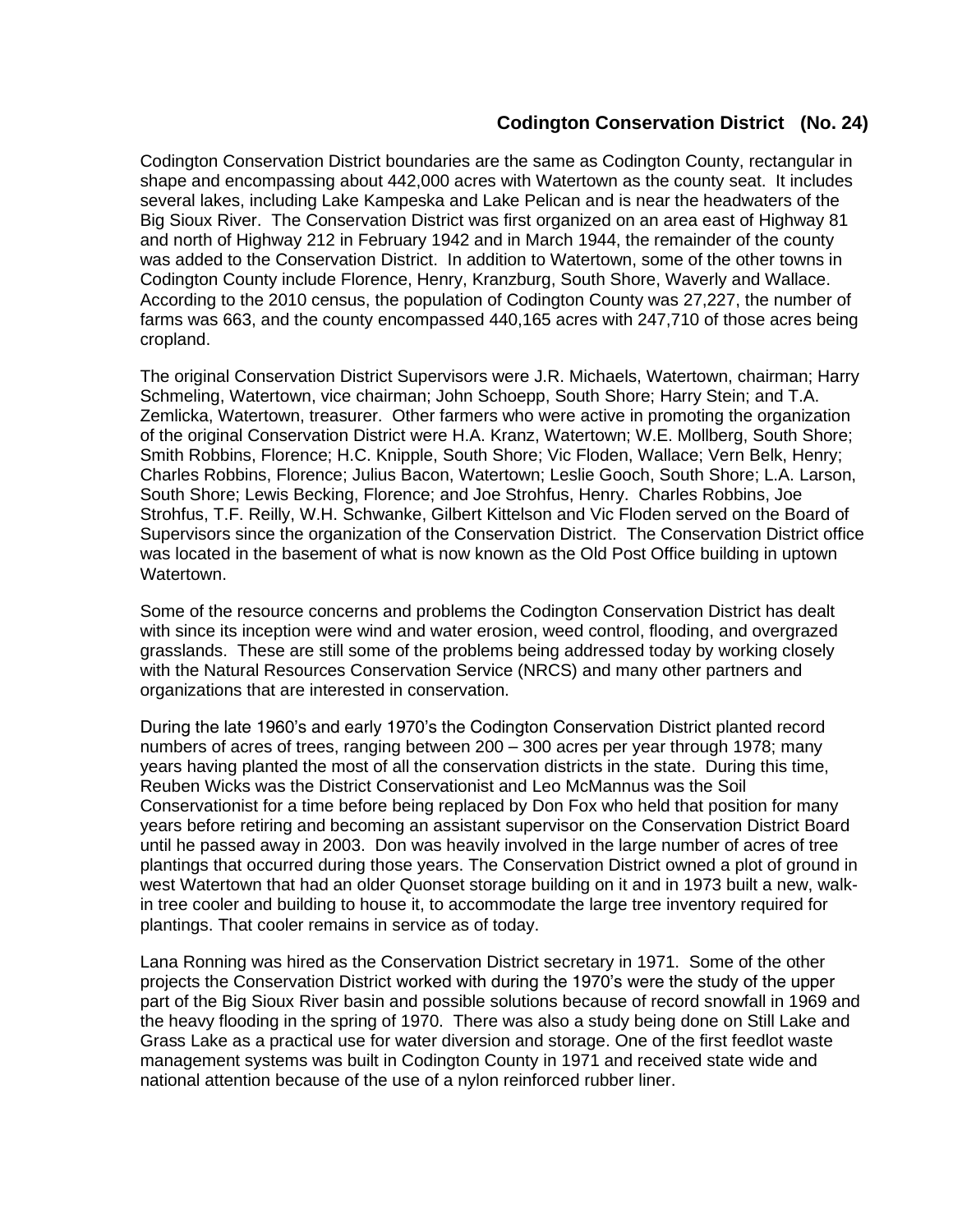During 1975, the Conservation District worked with the County on planning recreational development of Memorial Park and Camp Watymca. The Conservation District helped publish the Camp Watymca Outdoor Classroom booklet; 1500 Watertown high school students utilized the booklets and the outdoor classroom that year. In 1978, the Conservation District worked with the Lake Kampeska Development Corporation to address the water quality in the Lake.

In the 1980's, the Conservation District continued with the various conservation practices such as grassed waterways, terracing, crop rotations and tree planting to control and prevent soil erosion. Because of limited moisture and increase of fall plowing and chisel plowing in the early 1980's, the Conservation District began encouraging minimum-till and no-till practices to continue realizing the goal of soil conservation but because of the sagging farm economy a limited number of operators were able to switch to no-till equipment. In 1985, the Water Bank Program became available as well as conservation practices through the 1985 Farm Bill. The number of acres of tree plantings declined during the 1980's. The Conservation District became more active in the water quality study and shoreline erosion control of Lake Kampeska and hired Mike Steffen as the Lake Kampeska Watershed coordinator. After the resignation of Mike Steffen, Paul Halonon was hired and the name of the project was changed to the Upper Sioux River Watershed, and also included Lake Pelican.

Both Reuben Wicks and Don Fox retired from Soil Conservation Service in 1981 and Earl Henderson, District Conservationist in Clark County became the acting DC for Codington County and Craig Olson was hired as the technician for Codington and Clark Counties. Bonnie Hoy, who had been the Conservation District Secretary since 1976, retired in 1984 and Cleo Meek and Merritt Partlow filled that position for the remainder of 1984. In 1985 Jeannie Bergh was hired as the part time Conservation District Manager, Dave Bronson became the new technician for the Soil Conservation Service and Karen Howell was the District Conservationist for a short time; upon her resignation Arlene Brandt-Jenson assumed that position. Jim Comes, after serving on the Conservation District Board as an assistant supervisor since 1979, became Conservation District supervisor on the Board in 1983 and Dale Tesch also joined the Board that year as a Conservation District supervisor. At that time, Charles Robbins and Harley Gulbraa, as well as Don Fox stayed on the Board as assistant supervisors. After serving as an assistant supervisor since 1985, Larry Bergh became a supervisor on the Board replacing Walt Schawk.

During the later 1980's, the Conservation District increased its focus on education activities and programs for both youth and adults by sponsoring a booth at the Watertown Winter Farm Show for the first time, sponsoring a student to the South Dakota Wildlife Federation Youth Conservation Camp, and working with schools and 4-H clubs in Codington County promoting various contests and programs. In 1986 Codington Conservation District started a three day/night youth conservation camp, held at Camp NeSoDak near Waubay for  $6<sup>th</sup>$ ,  $7<sup>th</sup>$  and  $8<sup>th</sup>$ grade students which continued until 1999. Sandy Law became the Conservation District Manager in October 1987.

The Conservation District received a grant in 1986 to initiate and implement new conservation programs such as grass seeding and purchased a Tye grass drill which was used to seed 1000 acres that year. Elden Flurry operated the drill from 1986-1988, Oscar Hogstad from 1988-1989 and then Verlyn Nordseth was hired to operate the drill in 1990. Another grant from the Conservation Commission was used to promote weed control in tree plantings and that was the beginning of the building of a very successful cultivation program for the Conservation District. In 1989, over 90 acres of shelterbelts were cultivated with the Conservation District's first new weed badger which was operated by Brian Comes.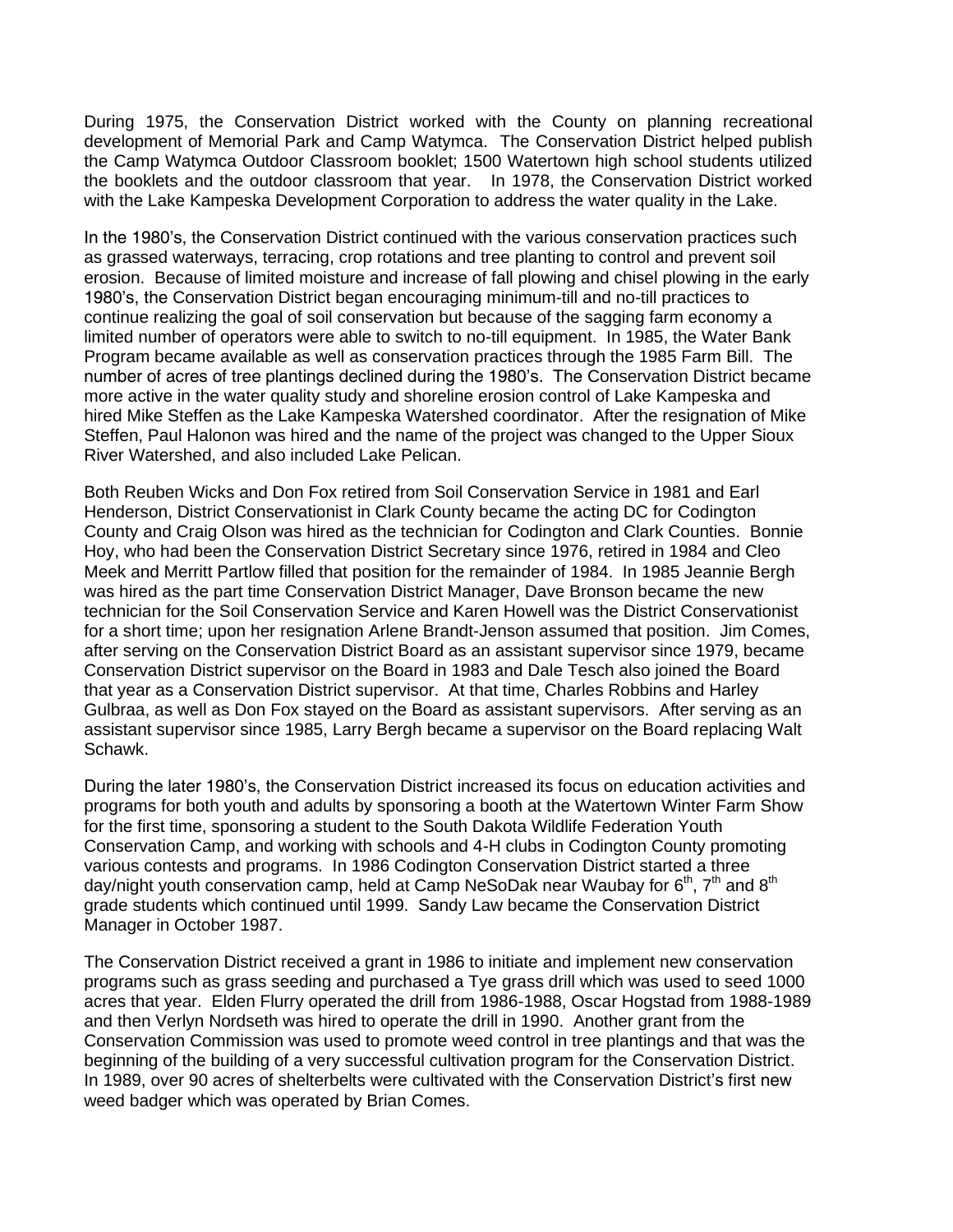The 1990's saw a definite shift in Conservation District activities, programs and services being expanded. Verlyn was hired on a year around part time basis as the District Technician to oversee the tree planting, drill grass seeding and cultivation programs. Throughout the years, Verlyn put together a crew of eight or nine guys, mostly retired farmers from around the county, to do the tree planting, cultivating and grass seeding. This evolved into a unique situation for the Conservation District as this same base crew has been with the Conservation District from 1990 – 2011. These men started working for the Conservation District while in their 60's and most of them are still employed at the ages ranging from 75 to 80+. Because of this crew, the Conservation District received the American Legion Employer of the Year for Hiring of Older Workers Award in 2009. The Conservation District's tree planting acres went up and down some, based on economy, weather and Farm Bill programs but remained consistently on the high side because of Verlyn's leadership and the continuity of having the same experienced crew each year.

The Conservation District's cultivation program was successful for the same reasons, expanding from running 2 badgers in 1993 to running 4 weed badgers in 1997 and by 2002 the number of weed badgers used by the Conservation District grew to 7 badgers and 3 diggers. Between late April and mid-September each year the cultivation crew cleaned an average of 450-500 acres per year for producers in Codington County. In addition to increasing our inventory of weed badgers, the Conservation District also updated and increased the number of tractors, drills and trailers over the next few years, currently owning eight tractors, four pickups, three trailers, seven weed badgers, four diggers, a 15' Tye no-till grass drill and 20' John Deere no-till drill. All of this equipment is housed in a 40' x 105' building which was built by the crew in 1999 as a 40 x 60' steel sided building and in 2009 adding the additional 45' to house a shop as well as all the machinery.

The rest of the 1990's saw the Conservation District involved in the Five Area Hydrologic Unit planning process to address resource concerns of the local landowners, an Abandoned Well Sealing Demonstration Project, co-sponsoring a no-till tour with Hamlin County with Dale Tesch's operation being one of the stops, working with USF&WS to construct small ponds and dams, seeing several Animal Nutrient Waste Management Systems built, participating in the East River Riparian Demo Project and seeing the Lake Kampeska project becoming active as a 3-year project funded by EPA 319 funds and in 1995 the name was changed to the Upper Big Sioux River Watershed Project. Several of the above projects were funded in part by grants from the Conservation Commission. The Conservation District also started publishing a quarterly newsletter as a source of information for landowners and producers in Codington County. Lynn A. Johnson, of Florence, became a Conservation District supervisor in 1992, replacing Larry Bergh, and in 1996 Kenneth Bunde came on the Board replacing Gilbert Kittelson.

In 1994, Helmut Mattic, the Deputy Director of the All-Russia Research Institute of Agroforestry in Volgograd, Russia, along with four various agency people visited Watertown on a tour through South Dakota looking a windbreak shelterbelts. They visited with personnel at the Conservation District office, stopped to see the Conservation District's tree storage facility and tree planting equipment and then toured the Big Sioux Nursery.

In 1996, the State officially turned the Big Sioux Nursery over to South Dakota's conservation districts with Lynn Johnson and Dale Tesch playing an active role in that agreement with then Governor Bill Janklow. Eventually the nursery was set up as a nonprofit corporation operated and owned by the SD conservation districts. Lynn Johnson served as the Codington